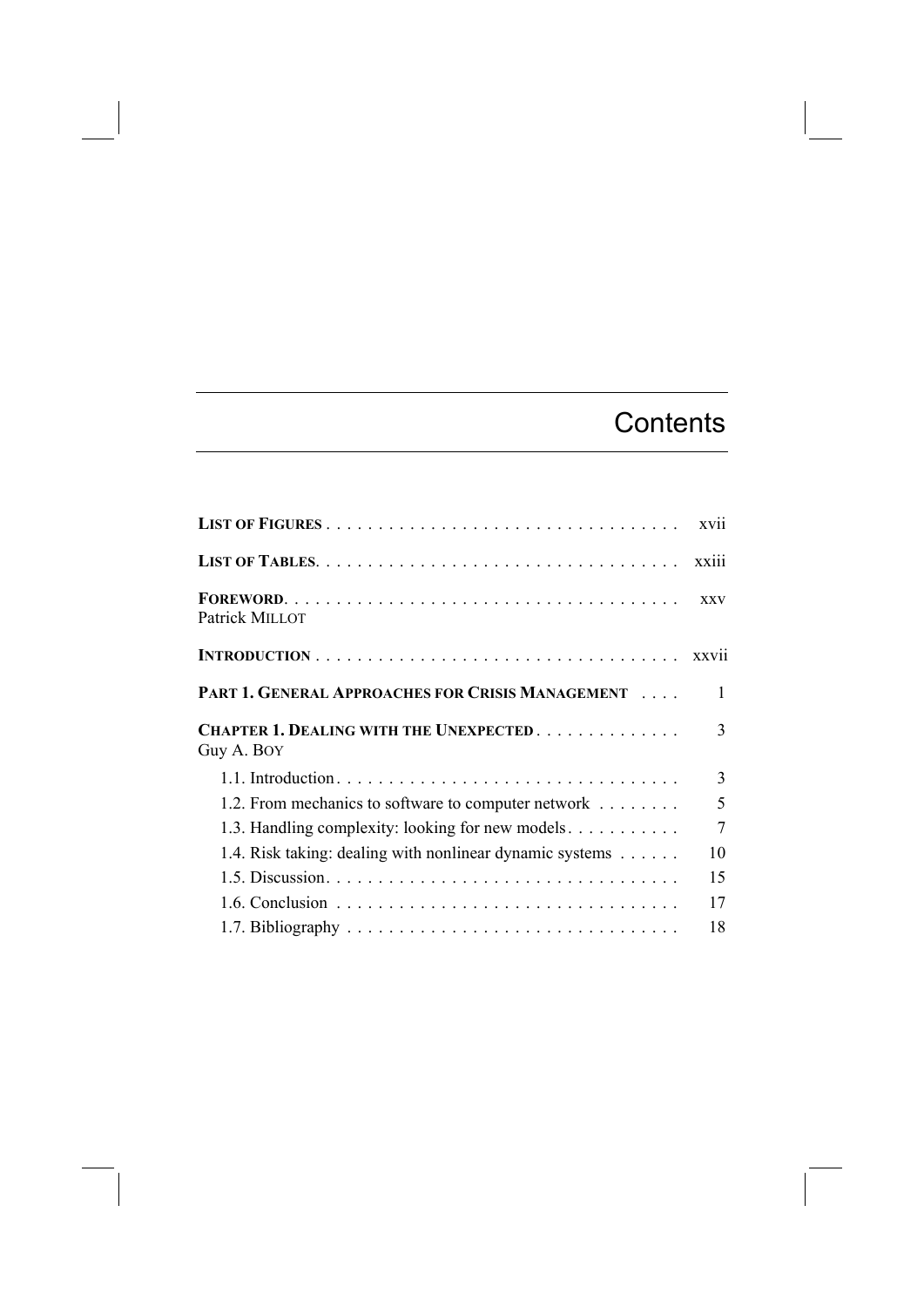vi Risk Management in Life-Critical Systems

| <b>CHAPTER 2. VULNERABILITY AND RESILIENCE</b>                                        |    |
|---------------------------------------------------------------------------------------|----|
| <b>ASSESSMENT OF INFRASTRUCTURES AND NETWORKS:</b>                                    |    |
| Eric CHÂTELET                                                                         | 21 |
|                                                                                       |    |
|                                                                                       | 21 |
| 2.2. Risk and vulnerability $\ldots \ldots \ldots \ldots \ldots \ldots \ldots \ldots$ | 22 |
|                                                                                       | 22 |
|                                                                                       | 26 |
| 2.3. Vulnerability analysis and assessment                                            | 27 |
| 2.4. Resilience and main associated concepts                                          | 29 |
| 2.4.1. Resilience: a multifaceted concept                                             | 29 |
|                                                                                       | 30 |
| 2.5. Paradigms as consequence of risk                                                 |    |
|                                                                                       | 32 |
| 2.5.1. Risk analysis extension and                                                    | 32 |
| 2.5.2. Paradigms emerging from risk                                                   |    |
|                                                                                       | 33 |
|                                                                                       | 35 |
|                                                                                       | 36 |
|                                                                                       | 36 |
| <b>CHAPTER 3. THE GOLDEN HOUR CHALLENGE:</b>                                          |    |
| <b>APPLYING SYSTEMS ENGINEERING TO LIFE-CRITICAL</b>                                  |    |
|                                                                                       | 41 |
| Jean-René RUAULT                                                                      |    |
|                                                                                       | 41 |
| 3.2. The Golden hour: toward a resilient                                              | 42 |
| 3.2.1. Accident technical reports: getting                                            | 42 |
|                                                                                       | 43 |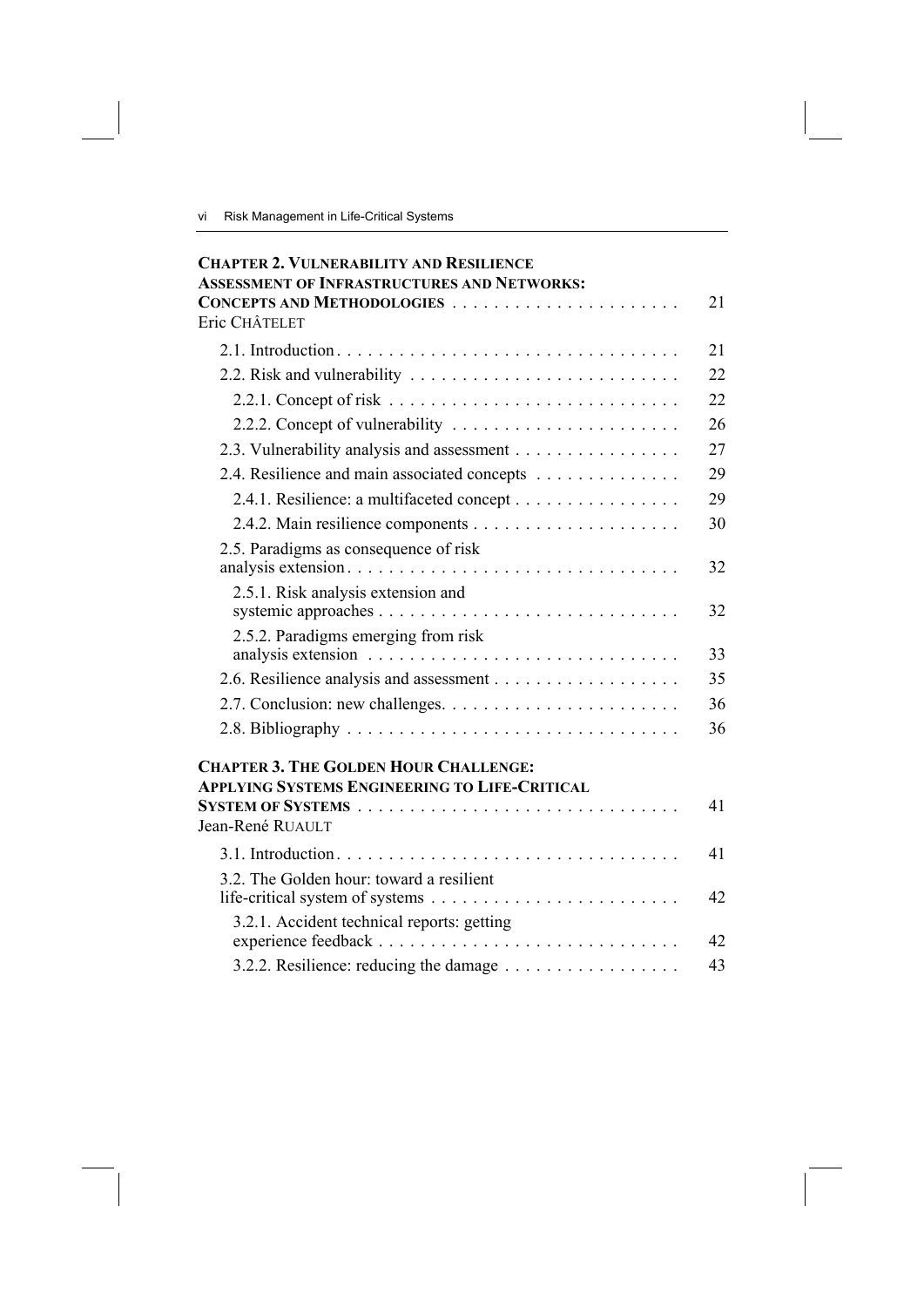| 3.2.3. The Golden hour: managing serious<br>accidents as soon as possible | 44 |
|---------------------------------------------------------------------------|----|
|                                                                           | 47 |
|                                                                           | 48 |
| 3.3.1. The systems of systems engineering principles $\dots \dots$        | 48 |
| 3.3.2. Applying systems of systems engineering to                         | 50 |
|                                                                           | 54 |
|                                                                           | 54 |
| <b>CHAPTER 4. SITUATED RISK VISUALIZATION IN</b>                          |    |
| Lucas Stéphane                                                            | 59 |
|                                                                           | 59 |
| 4.2. Crisis management, emergency management                              | 60 |
|                                                                           | 60 |
|                                                                           | 61 |
| 4.2.3. Business continuity and disaster recovery                          | 63 |
| 4.3. Risk management in critical operations                               | 65 |
| 4.3.1. Human systems integration risk perspective                         | 65 |
| 4.3.2. Effectiveness of risk definitions in                               |    |
|                                                                           | 66 |
| 4.4. Situated risk visualization in critical operations                   | 68 |
|                                                                           | 68 |
| 4.4.2. Integrated structure and ontology                                  | 69 |
| 4.4.3. Interactive 3D visual scene                                        | 71 |
|                                                                           | 72 |
|                                                                           | 72 |
|                                                                           | 73 |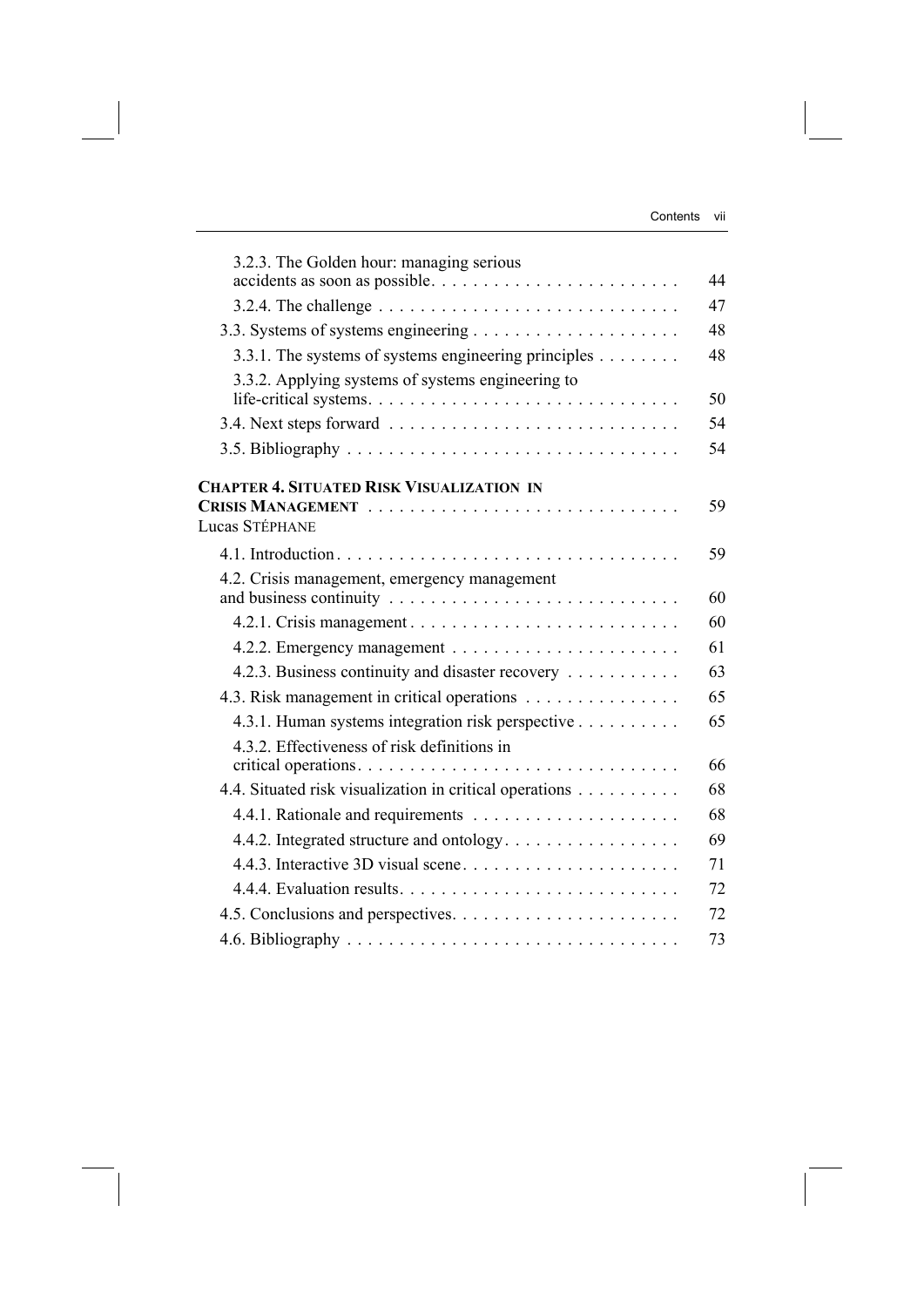| <b>CHAPTER 5. SAFETY CRITICAL ELEMENTS OF THE</b><br><b>RAILWAY SYSTEM: MOST ADVANCED TECHNOLOGIES</b><br>AND PROCESS TO DEMONSTRATE AND MAINTAIN           |    |
|-------------------------------------------------------------------------------------------------------------------------------------------------------------|----|
| HIGHEST SAFETY PERFORMANCE                                                                                                                                  | 79 |
| Stéphane ROMEI                                                                                                                                              |    |
| 5.1. Railways demonstrate the highest safety performance                                                                                                    | 79 |
|                                                                                                                                                             | 79 |
| 5.3. The European very high-speed rail technology:<br>a safety concept with more than 30 years of experience<br>and continuous innovation in the technology | 81 |
| 5.3.1. Guidance and dynamic behavior                                                                                                                        | 81 |
| 5.3.2. Environment with avoidance of external events.                                                                                                       | 82 |
| 5.3.3. Velocity with capacity to guarantee                                                                                                                  | 83 |
| 5.3.4. Lifetime spanning several decades: operation                                                                                                         | 84 |
| 5.4. Project management and system integration                                                                                                              | 85 |
| 5.4.1. Robust industry standards in project management                                                                                                      | 85 |
|                                                                                                                                                             | 85 |
|                                                                                                                                                             | 86 |
|                                                                                                                                                             | 86 |
| 5.5.2. The EC common safety method.                                                                                                                         | 88 |
| 5.5.3. High technical and safety standards                                                                                                                  | 88 |
|                                                                                                                                                             | 90 |
|                                                                                                                                                             | 90 |
|                                                                                                                                                             | 91 |
| 5.5.7. Safety authorization and safety management system.                                                                                                   | 92 |
|                                                                                                                                                             | 93 |
| <b>CHAPTER 6. FUNCTIONAL MODELING OF COMPLEX SYSTEMS</b><br>Morten LIND                                                                                     | 95 |
|                                                                                                                                                             | 95 |
| 6.1.1. Dimensions of system complexity                                                                                                                      | 95 |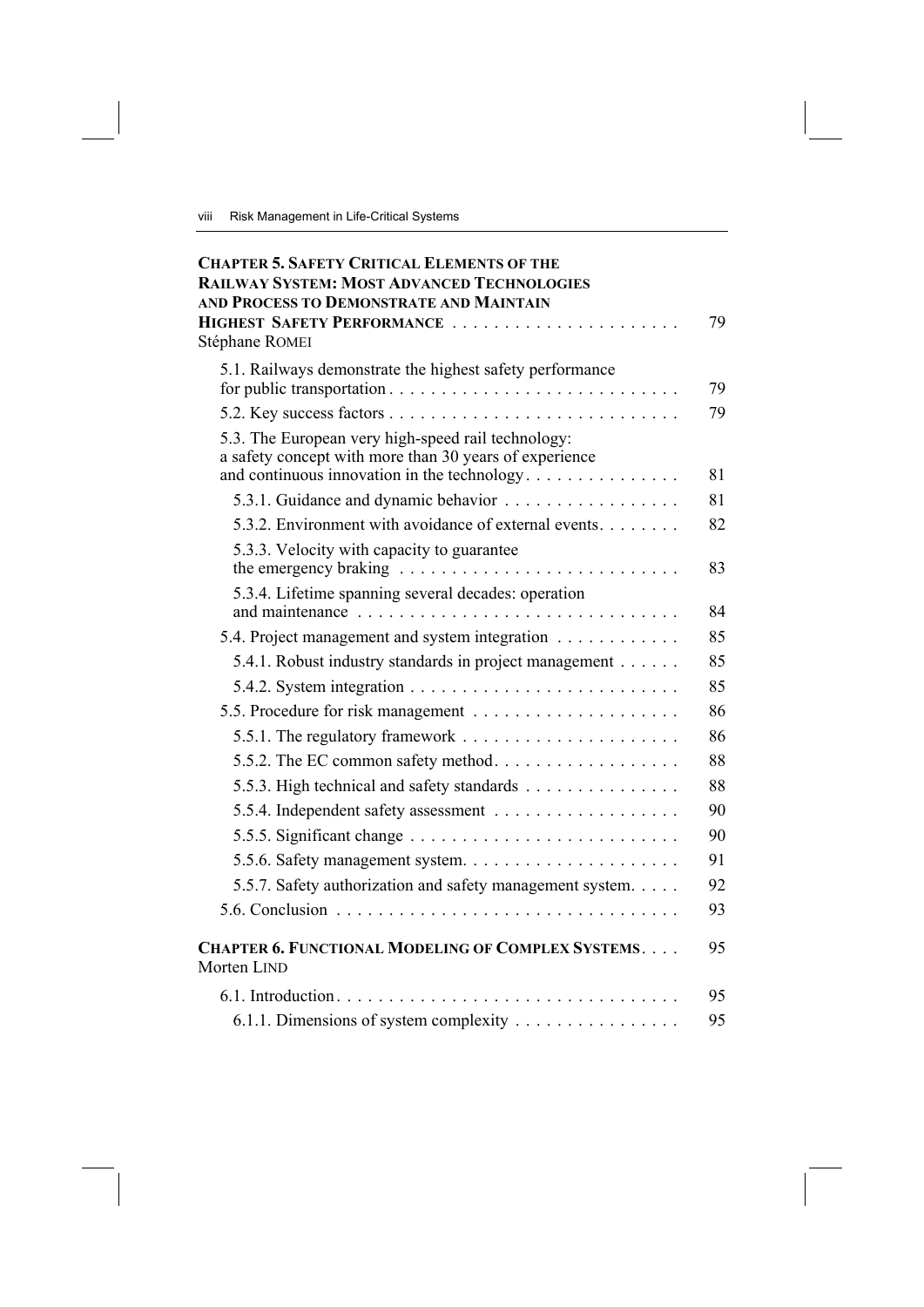|                                                                                                                      | 97         |
|----------------------------------------------------------------------------------------------------------------------|------------|
|                                                                                                                      | 97         |
|                                                                                                                      | 100        |
|                                                                                                                      | 101        |
|                                                                                                                      | 102        |
| 6.3.1. Operator support systems                                                                                      | 102        |
|                                                                                                                      | 103        |
|                                                                                                                      | 103        |
|                                                                                                                      | 104        |
| 6.4.2. A modeling example                                                                                            | 105        |
|                                                                                                                      | 109        |
|                                                                                                                      | 110        |
|                                                                                                                      | 111        |
| PART 2. RISK MANAGEMENT AND HUMAN FACTORS<br><b>CHAPTER 7. DESIGNING DRIVER ASSISTANCE</b><br>Pietro Carlo CACCIABUE | 115<br>117 |
| 7.1. Risk-based design in perspective                                                                                | 117        |
|                                                                                                                      | 117        |
| 7.1.2. Short historical review of the RBD process                                                                    | 121        |
|                                                                                                                      | 123        |
|                                                                                                                      | 124        |
| 7.2.2. Models of human behavior                                                                                      | 126        |
|                                                                                                                      | 130        |
|                                                                                                                      |            |
|                                                                                                                      |            |
|                                                                                                                      | 132        |
|                                                                                                                      | 134        |
| 7.3.2. The expanded human performance                                                                                | 134<br>137 |
| 7.3.3. Evaluation of consequences and risk                                                                           |            |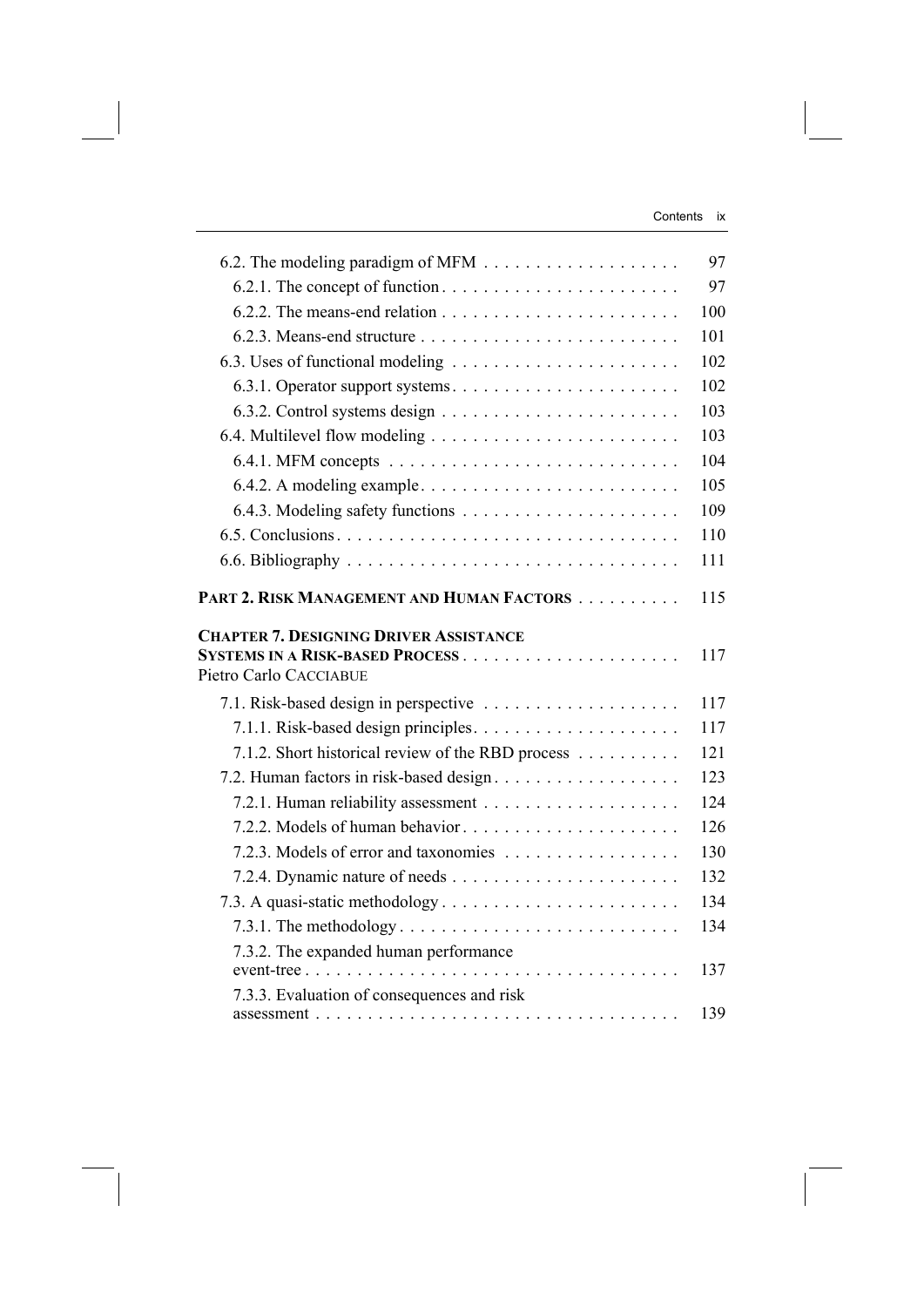| 7.4. Implementation on board vehicles for<br>driver assistance                                                   | 142 |
|------------------------------------------------------------------------------------------------------------------|-----|
|                                                                                                                  | 145 |
|                                                                                                                  | 145 |
|                                                                                                                  | 146 |
| 7.5.3. Development of the expanded event tree                                                                    | 147 |
|                                                                                                                  | 149 |
|                                                                                                                  | 151 |
|                                                                                                                  | 152 |
|                                                                                                                  | 152 |
|                                                                                                                  | 153 |
| <b>CHAPTER 8. DISSONANCE ENGINEERING FOR RISK</b><br>ANALYSIS: A THEORETICAL FRAMEWORK.<br>Frédéric VANDERHAEGEN | 157 |
|                                                                                                                  | 157 |
|                                                                                                                  | 157 |
| 8.2.1. Dissonance engineering and risk analysis.                                                                 | 157 |
| 8.2.2. Dissonance reduction and knowledge                                                                        | 158 |
| 8.3. A theoretical framework for risk analysis                                                                   | 162 |
|                                                                                                                  | 162 |
| 8.3.2. The human-machine learning process.                                                                       | 165 |
| 8.3.3. The behavior analysis for dissonance                                                                      | 167 |
| 8.3.4. The knowledge-based analysis for                                                                          | 168 |
| 8.3.5. The knowledge-based analysis for                                                                          | 170 |
| 8.4. Examples of application of the theoretical                                                                  | 172 |
| 8.4.1. An application of the automated<br>dissonance identification                                              | 172 |
| 8.4.2. An application of the automated                                                                           | 174 |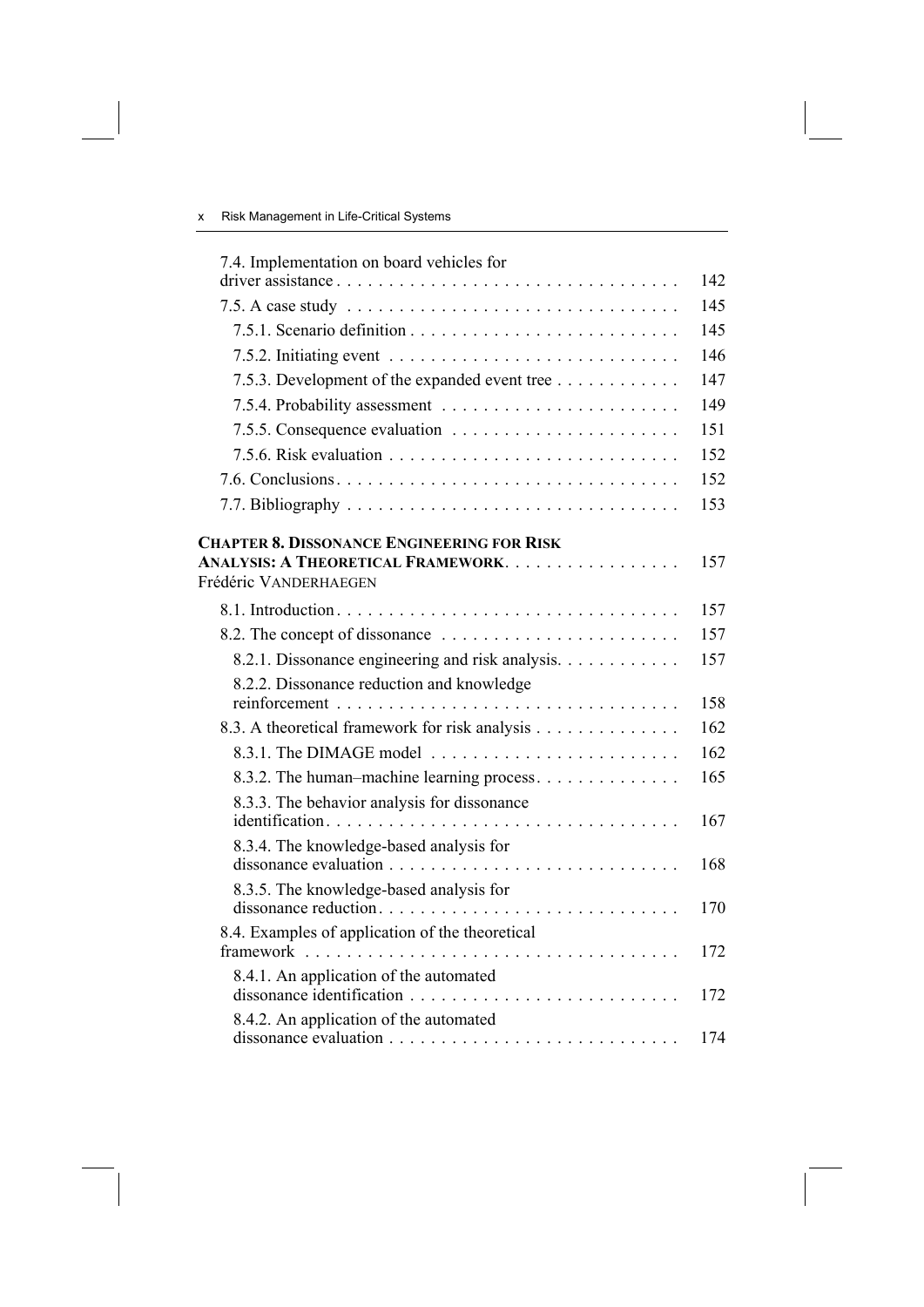| 8.4.3. An application of the automated                                        | 176 |
|-------------------------------------------------------------------------------|-----|
|                                                                               | 178 |
|                                                                               | 179 |
| <b>CHAPTER 9. THE FADING LINE BETWEEN SELF AND SYSTEM </b><br>René VAN PASSEN | 183 |
|                                                                               | 183 |
|                                                                               | 186 |
|                                                                               | 186 |
| 9.2.2. Night charter with a Piper Seneca                                      | 187 |
|                                                                               | 187 |
|                                                                               | 189 |
|                                                                               | 189 |
|                                                                               | 191 |
|                                                                               | 193 |
| 9.6. Abduction, or how do humans form conclusions                             | 197 |
|                                                                               | 200 |
|                                                                               | 203 |
|                                                                               | 204 |
|                                                                               | 207 |
|                                                                               | 208 |
| <b>CHAPTER 10. RISK MANAGEMENT: A MODEL FOR</b>                               |     |
| Kara SCHMITT                                                                  | 211 |
|                                                                               | 211 |
|                                                                               | 213 |
|                                                                               | 215 |
|                                                                               | 215 |
|                                                                               | 221 |
|                                                                               | 222 |
| 10.4. Application of the model                                                | 223 |
|                                                                               | 223 |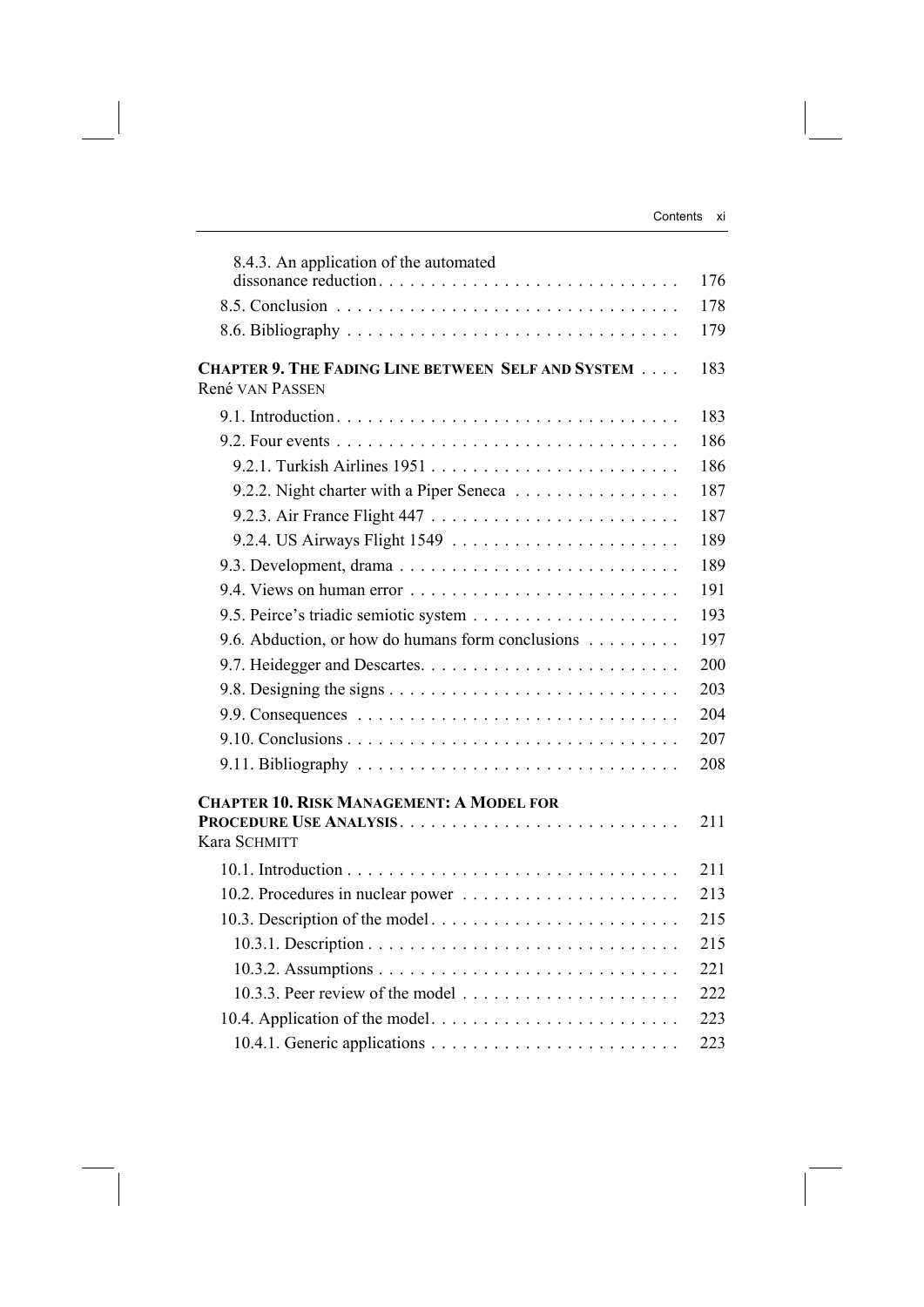|                                                                                                    | 223 |
|----------------------------------------------------------------------------------------------------|-----|
| 10.4.3. Real-world application of the model                                                        | 224 |
|                                                                                                    | 227 |
|                                                                                                    | 229 |
|                                                                                                    | 230 |
|                                                                                                    | 230 |
| <b>CHAPTER 11. DRIVER-ASSISTANCE SYSTEMS FOR</b>                                                   |     |
| <b>Serge BOVERIE</b>                                                                               | 233 |
|                                                                                                    | 233 |
|                                                                                                    | 236 |
| 11.2.1. Diagnostic of driver hypovigilance                                                         | 238 |
| 11.2.2. Diagnostic of driver impairment.                                                           | 241 |
|                                                                                                    | 242 |
| 11.4. Human-machine interaction concept                                                            | 245 |
|                                                                                                    | 247 |
|                                                                                                    | 249 |
| PART 3. MANAGING RISK VIA HUMAN-MACHINE                                                            |     |
|                                                                                                    | 253 |
| <b>CHAPTER 12. HUMAN-MACHINE COOPERATION</b><br>PRINCIPLES TO SUPPORT LIFE-CRITICAL                |     |
| Marie-Pierre PACAUX-LEMOINE                                                                        | 255 |
|                                                                                                    | 255 |
| 12.2. Human-machine cooperation model                                                              | 256 |
| 12.2.1. The "know-how" or the abilities to control                                                 | 257 |
| 12.2.2. Know-how-to-cooperate or the agent's ability                                               |     |
| to cooperate $\ldots \ldots \ldots \ldots \ldots \ldots \ldots \ldots \ldots \ldots \ldots \ldots$ | 258 |
|                                                                                                    | 260 |
|                                                                                                    | 263 |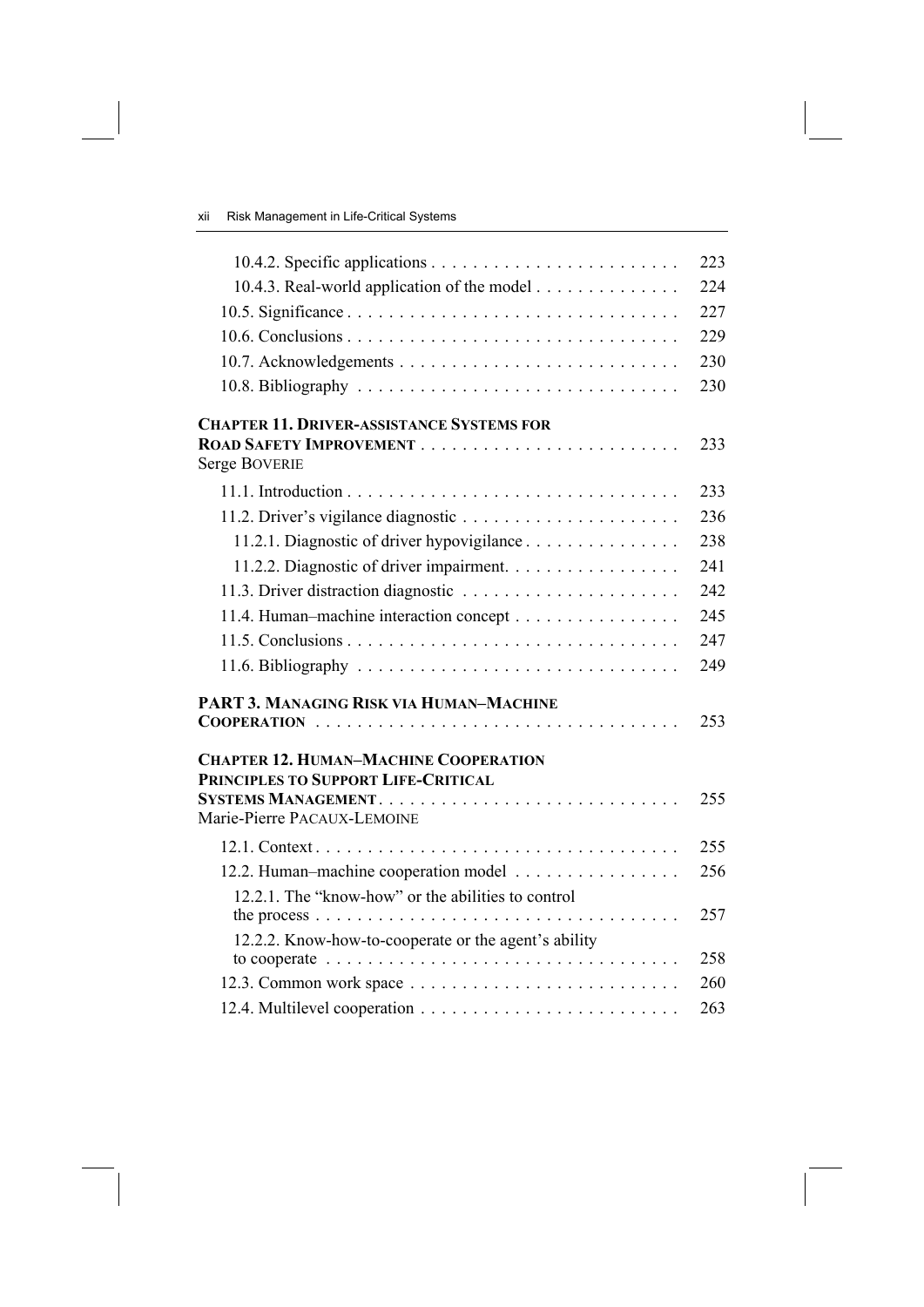| 12.5. Towards a generic modeling of human-machine                                                          | 266 |
|------------------------------------------------------------------------------------------------------------|-----|
| 12.5.1. Cooperation to decide combination of tasks                                                         | 267 |
| 12.5.2. Cooperation to decide authority                                                                    | 268 |
|                                                                                                            | 270 |
|                                                                                                            | 272 |
| <b>CHAPTER 13. COOPERATIVE ORGANIZATION FOR</b><br>Patrick MILLOT                                          | 279 |
|                                                                                                            | 279 |
| 13.2. Procedure-based behavior versus                                                                      | 281 |
| 13.3. Situation awareness: between usefulness                                                              | 283 |
| 13.3.1. Situation awareness: several controversial                                                         | 283 |
| 13.3.2. Several SA definitions suffer from a lack                                                          | 284 |
| 13.3.3. Collective situation awareness: an<br>incomplete framework                                         | 285 |
| 13.4. Collective SA: how to take the agent's                                                               | 287 |
| 13.4.1. Examples of task distribution and SA                                                               | 287 |
| 13.4.2. Collective SA: the distribution of roles                                                           | 289 |
| 13.4.3. SA distribution according to the generic                                                           | 291 |
| 13.5. Enhancing collective SA with a support tool issued<br>of cooperation concepts: the common work space | 292 |
| 13.5.1. Cooperation model: a similitude with                                                               | 292 |
| 13.5.2. Common work space for collective SA                                                                | 295 |
|                                                                                                            | 296 |
|                                                                                                            | 297 |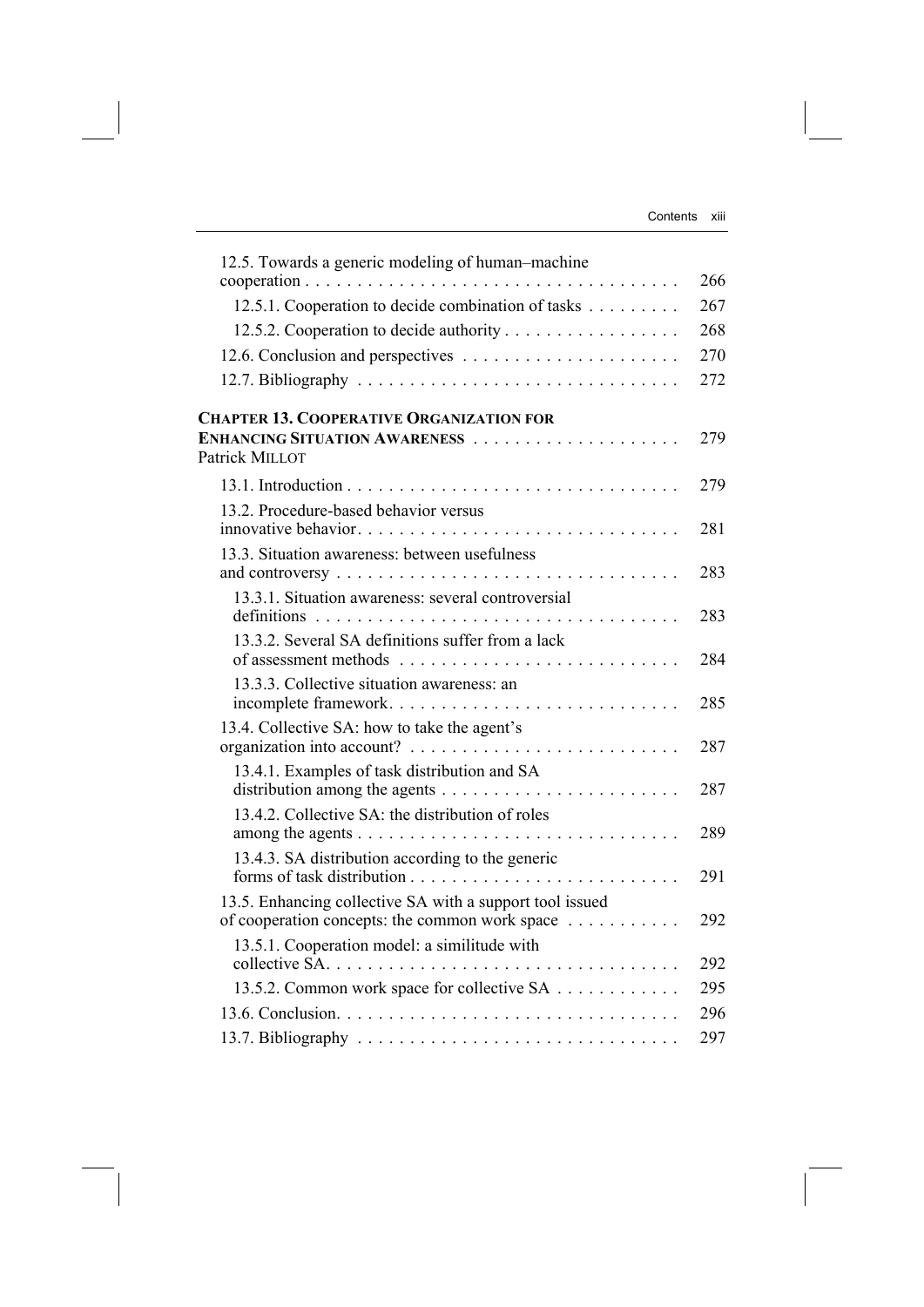| <b>CHAPTER 14. A COOPERATIVE ASSISTANT FOR</b>                                                          |     |
|---------------------------------------------------------------------------------------------------------|-----|
|                                                                                                         | 301 |
| <b>Donald PLATT</b>                                                                                     |     |
|                                                                                                         | 301 |
| 14.1.1. Previous human space exploration                                                                | 301 |
| 14.1.2. Deep space situation awareness                                                                  | 302 |
|                                                                                                         | 303 |
|                                                                                                         | 303 |
|                                                                                                         | 309 |
|                                                                                                         | 311 |
|                                                                                                         | 314 |
|                                                                                                         | 314 |
|                                                                                                         | 315 |
|                                                                                                         | 316 |
|                                                                                                         | 316 |
|                                                                                                         | 317 |
| <b>CHAPTER 15. MANAGING THE RISKS OF AUTOMOBILE</b>                                                     |     |
| <b>ACCIDENTS VIA HUMAN-MACHINE COLLABORATION</b><br>Makoto ITOH                                         | 319 |
|                                                                                                         | 319 |
| 15.2. Trust as human understanding of machine.                                                          | 320 |
| 15.3. Machine understanding of humans                                                                   | 323 |
|                                                                                                         | 323 |
| 15.3.2. Inference of driver intent and                                                                  | 325 |
| 15.4. Design of attention arousal and warning systems                                                   | 326 |
| 15.4.1. Attention arousal for distracted drivers                                                        | 326 |
| 15.4.2. Individual adaptation of a rear-end collision<br>warning system for reducing the possibility    |     |
| of driver overreliance                                                                                  | 327 |
| 15.5. Trading of authority for control from the<br>driver to the machine under time-critical situations | 329 |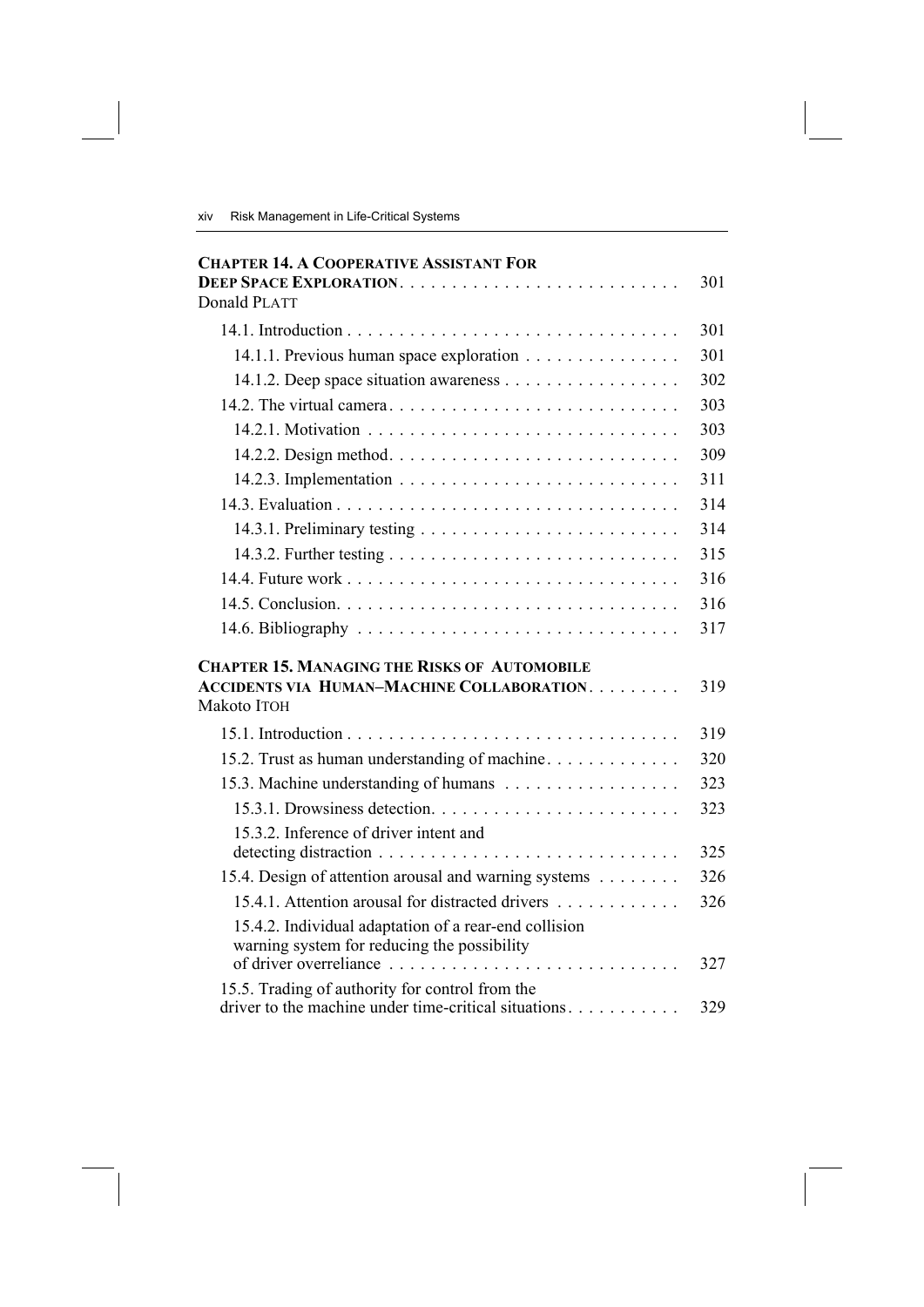|                                                                                                       | 330 |
|-------------------------------------------------------------------------------------------------------|-----|
|                                                                                                       | 331 |
| <b>CHAPTER 16. HUMAN-MACHINE INTERACTION IN</b>                                                       |     |
| <b>AUTOMATED VEHICLES: THE ABV PROJECT</b>                                                            | 335 |
| Chouki SENTOUH and Jean Christophe POPIEUL                                                            |     |
|                                                                                                       | 335 |
|                                                                                                       | 337 |
|                                                                                                       | 337 |
|                                                                                                       | 338 |
| 16.3. Specifications of the human–machine cooperation                                                 | 339 |
| 16.3.1. Operating modes of the ABV system                                                             | 339 |
|                                                                                                       | 340 |
|                                                                                                       | 342 |
|                                                                                                       | 343 |
| 16.4.1. Mechanisms for operating mode switching                                                       | 343 |
|                                                                                                       | 345 |
|                                                                                                       | 346 |
|                                                                                                       | 348 |
|                                                                                                       | 349 |
| <b>CHAPTER 17. INTERACTIVE SURFACES, TANGIBLE</b>                                                     |     |
| <b>INTERACTION: PERSPECTIVES FOR RISK MANAGEMENT</b>                                                  | 351 |
| Christophe KOLSKI, Catherine GARBAY, Yoann LEBRUN,<br>Fabien BADEIG, Sophie LEPREUX, René MANDIAU and |     |
| <b>Emmanuel ADAM</b>                                                                                  |     |
|                                                                                                       | 351 |
|                                                                                                       | 352 |
|                                                                                                       | 352 |
| 17.2.2. Interactive surfaces, tangible interaction                                                    | 354 |
| 17.3. Proposition: distributed UI on interactive                                                      |     |
| tables and other surfaces for risk management                                                         | 355 |
|                                                                                                       | 358 |
| 17.4.1. Distributed road traffic management                                                           | 358 |